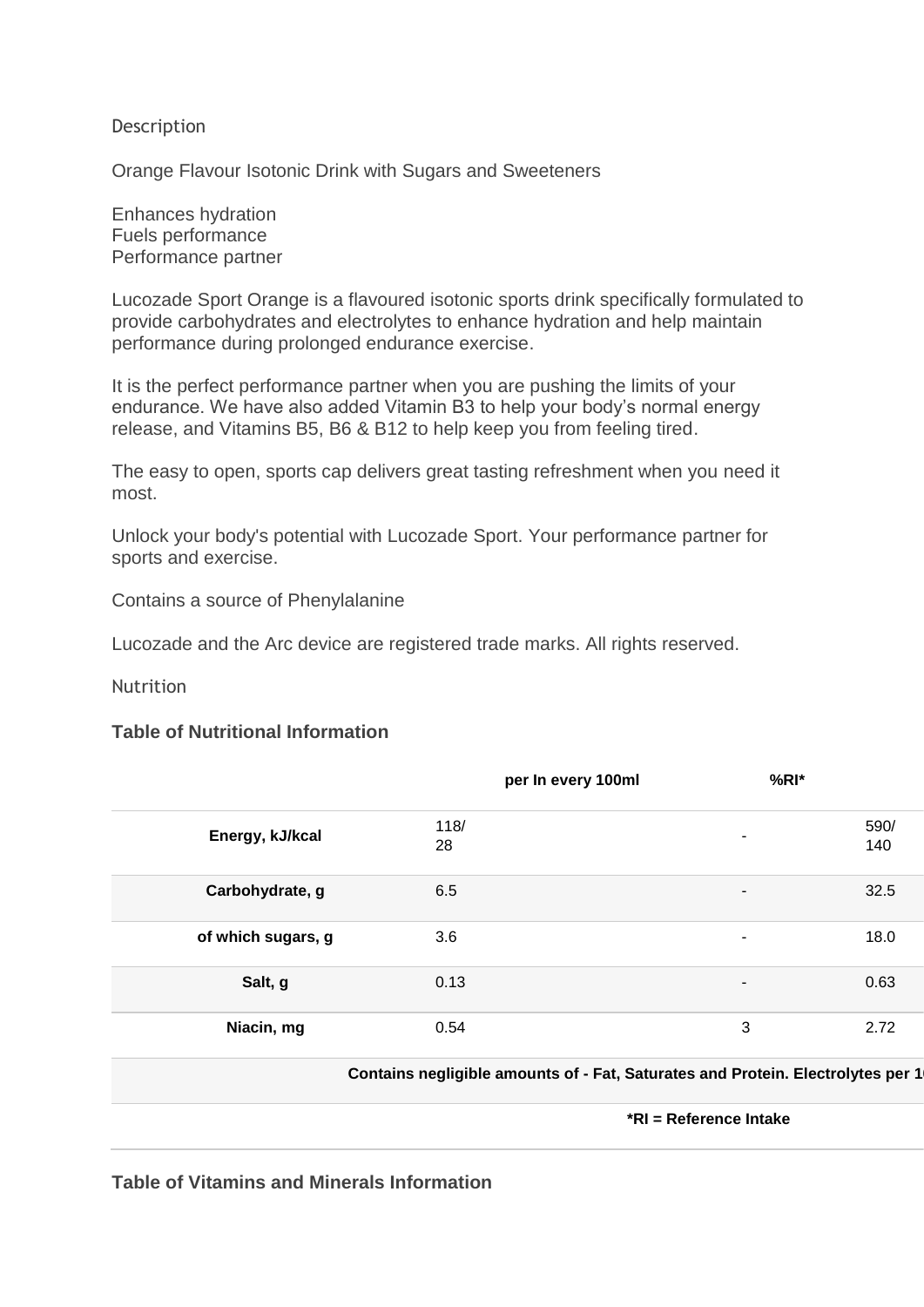|                             | per In every 100ml | $%RI*$ |      |
|-----------------------------|--------------------|--------|------|
| <b>Pantothenic Acid, mg</b> | 0.20               | 3      | 1.02 |
| Vitamin B6, mg              | 0.05               | 3      | 0.24 |
| Vitamin B12, µg             | 0.09               | 3      | 0.43 |

## Ingredients

- Water,
- Glucose Syrup,
- Acid (Citric Acid),
- Acidity Regulator (Sodium Citrate),
- Stabiliser (Acacia Gum),
- Preservative (Potassium Sorbate),
- Antioxidant (Ascorbic Acid),
- Sweeteners (Aspartame, Acesulfame K),
- Flavouring,
- Vitamins (Niacin, Pantothenic Acid, B6, B12),
- Colour (Beta Carotene)